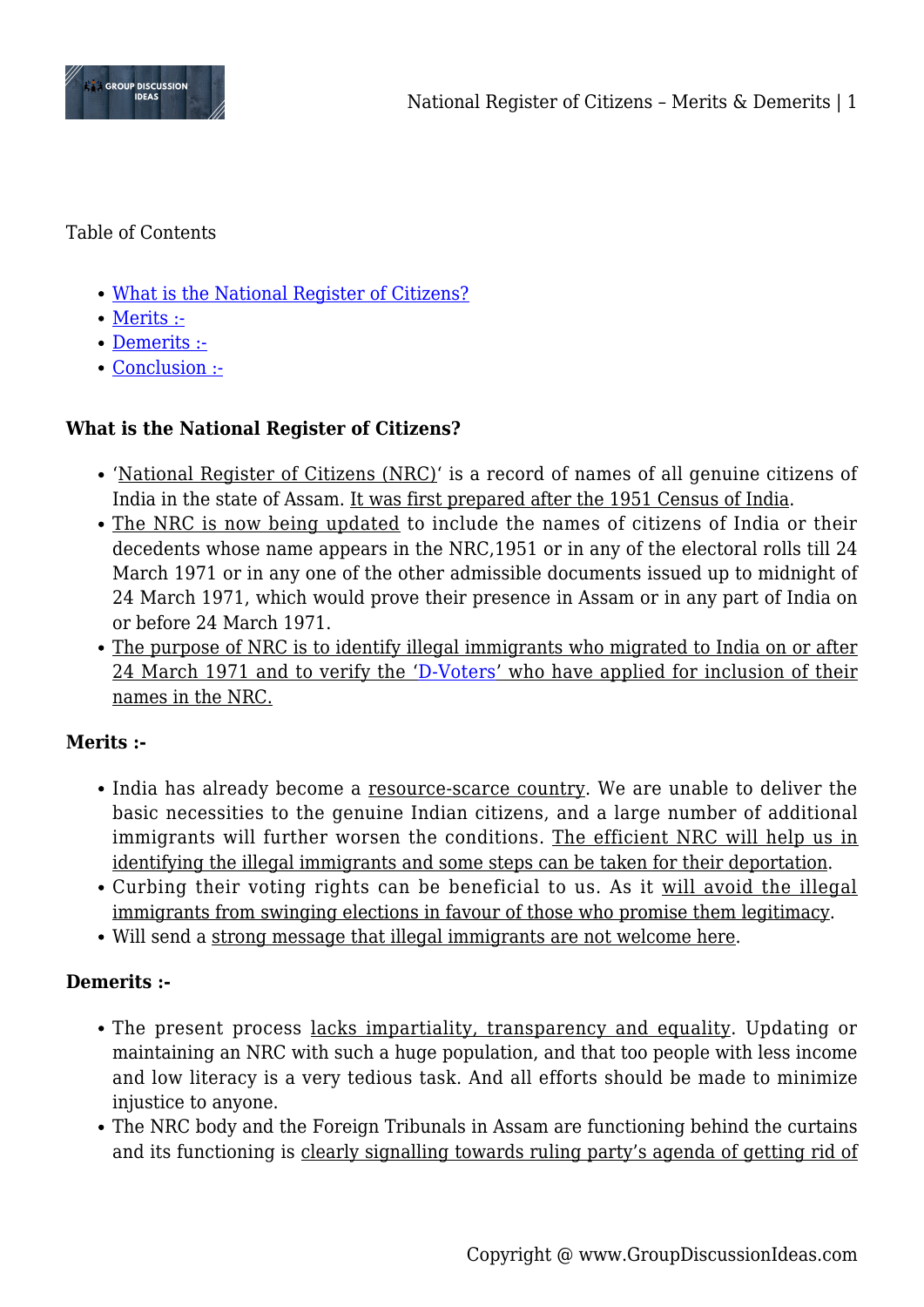

Minorities. Earlier retired judges were carefully selected for Foreign Tribunals but now any lawyer who is above 50 on 25 April 2015 and has 10 years of experience can volunteer for FT and gets a seat. Various online sources have reported that the FT is full of people sharing ruling party's ideology and are asked to perform well.

- This 'performance pressure' has led to bad justice. People are tired of showing their documents, proving their identities but the FT is never satisfied. Minor clerical mistakes have resulted in the listing of Indian citizens as Foreigners. At times FT has gone beyond scope of its power and ordered arrest, detention, revoked ration cards etc. thus, troubling a poor Indian.
- Increased feeling of alienation in the Muslims and animosity in orthodox Hindus, leading to communal unrest which is already on the rise since the BJP came to power.
- The government is ready to exempt illegal Hindu immigrants, leading to unequal treatment.
- If this continues India will soon lose its credibility on the international forum while voicing against China and Pakistan as both the countries follow the same ideology of exploitation and polarization of minorities and India will soon join their league.
- With the faltering mechanism, these already poor and helpless genuine Indians will lose their right to work, to healthcare and education, and housing.

# **Conclusion :-**

We exactly don't know what was government thinking when it thought of this step. What will the government do with these illegal immigrants? Will it keep them in detention centres? Or will it send them to Bangladesh?

Bangladesh will certainly not accept them as it has already told India that there has been no illegal immigration since 1971. So, will these people spend the rest of their lives in detention centres? What will their children do? Do they not have the claim to Indian citizenship? Will the government start splitting families?

The world is already viewing this step as against the Muslims and government's Citizenship Amendment Bill guarantees citizenship to illegal migrants from Afghanistan, Pakistan and Bangladesh who are Hindu, Christian, Sikh, Buddhist, Jain or Parsi but excludes those who are Muslim, will further reinforce their beliefs. Thus, making India a very different country than what it and ideologies were.

## **Your Turn…**

What are your thoughts on this topic? Tell us through the comment section below. And